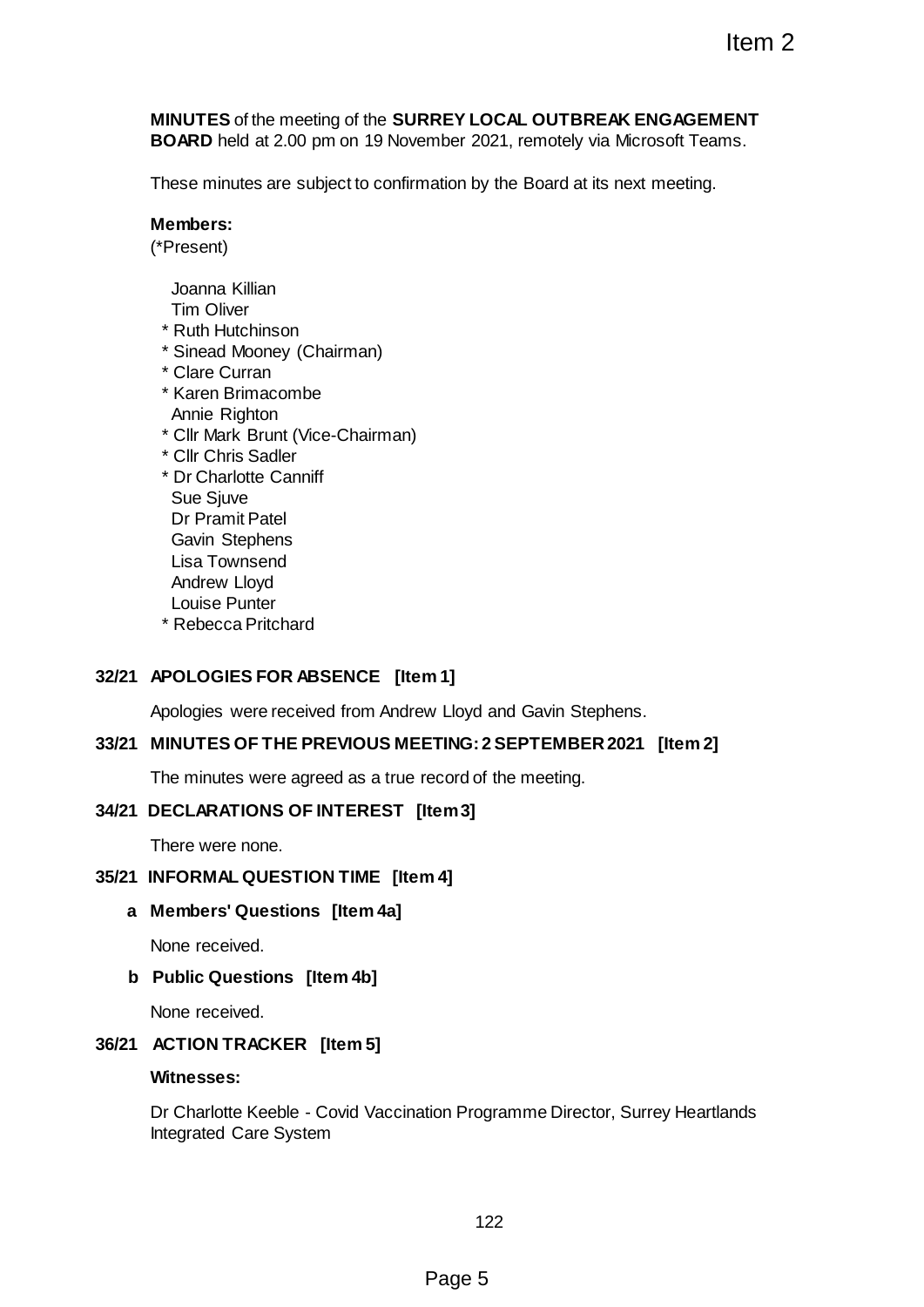### **Key points raised in the discussion:**

- 1. The Chairman requested an update on the one outstanding action A19/21.
	- In response the Covid Vaccination Programme Director (Surrey Heartlands ICS) explained that she would provide an update on the Covid-19 Vaccination Programme within item 8: Surrey Covid-19 Local Outbreak Management Plan.
- 2. The Chairman highlighted the inclusion of a detailed update Appendix 1 the response to action A21/21.

# **RESOLVED:**

- 1. That the Board reviewed its Action Tracker.
	- Action A19/21 to be marked as completed.

### **Actions/further information to be provided:**

None.

# **37/21 COVID-19 SURVEILLANCE UPDATE [Item 6]**

## **Witnesses:**

Dr Naheed Rana - Public Health Consultant, Surrey County Council Ruth Hutchinson - Director of Public Health, Surrey County Council

### **Key points raised in the discussion:**

- 1. The Public Health Consultant (SCC) noted:
	- the Covid-19 daily monitoring, intelligence and surveillance information; reviewing triggers and escalations, and the epidemiology and situational reports.
	- the epi curve of Covid-19 cases in Surrey whereby there were 150,651 cases in total up to 9 November 2021, cases continued to be monitored and the graph showed the number of cases as well as the tracking of the seven-day averages and the impact of the three lockdowns and the Government's roadmap culminating in all restrictions eased.
	- a graph showing the Covid-19 cases in Surrey between 15 June 15 November 2021 where cases rose in conjunction with start of the school term in September and fell in conjunction with the October half term, rising post half term; the school age population group were driving infection rates.
	- the number of cases and rates per 100,000 population in the most recent fourteen-day period 2-15 November 2021 and detailed the most recent seven-day period 9-15 November 2021 where the rate for Surrey was 464.2 per 100,000 population or 5,570 cases - which was above the England and South East rates.
	- Tandridge, Elmbridge and Mole Valley had the highest rankings compared with nationally and in Surrey, Tandridge's rate in the most recent seven-day period was 600.8 per 100,000 population compared to Woking at 370.4 per 100,000 population.
	- the ranking of seven-day case rate for Lower-tier local authorities in England, 9-15 November 2021, Elmbridge and Tandridge were positioned at ninth and tenth.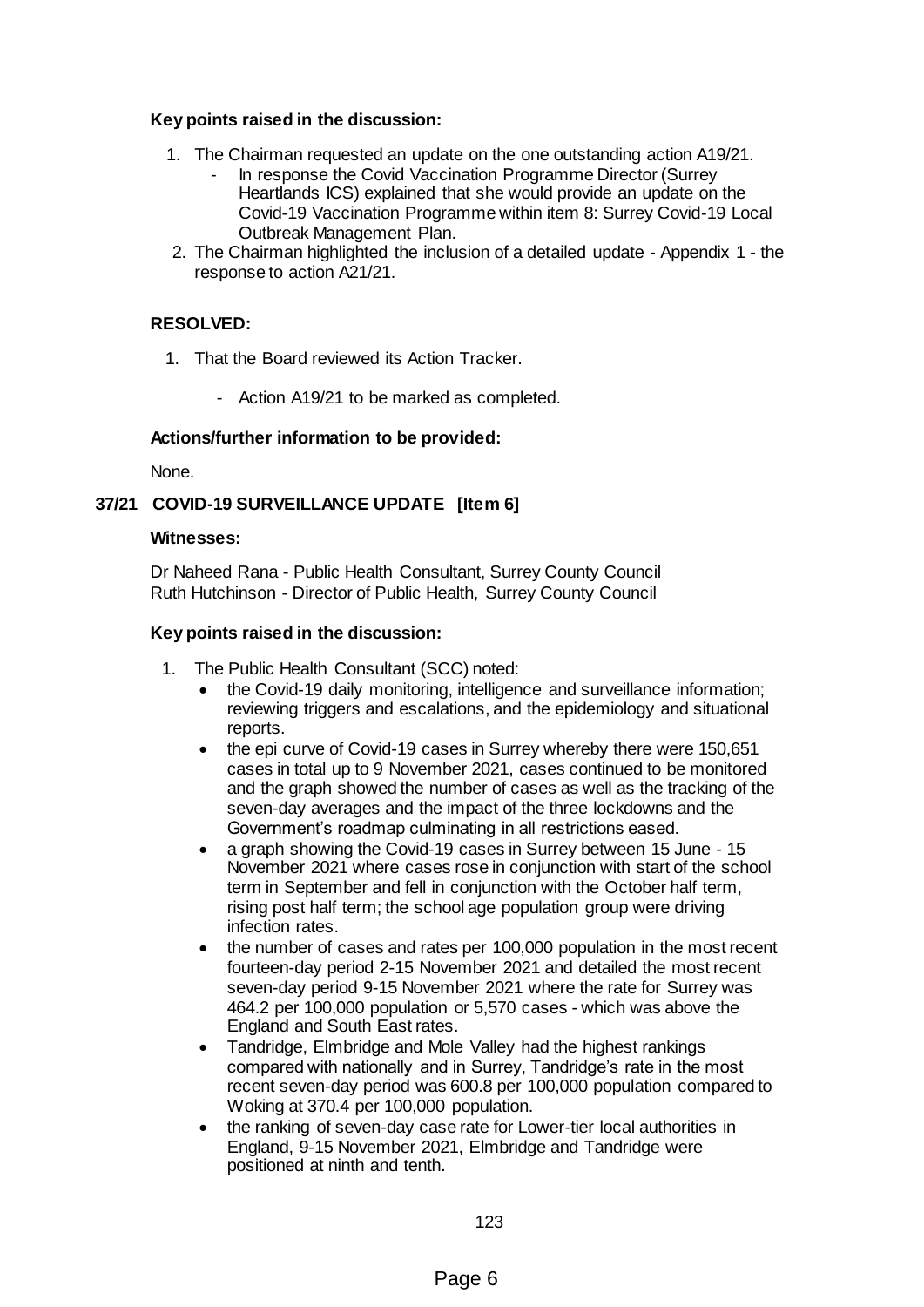- that the number and distribution of cases fluctuated weekly, there were agreed actions and notifications to tackle the rates in Surrey - noting the work of the Communications team (SCC), colleagues involved in testing and vaccinations, and support provided by other partners such as Surrey's borough and district councils.
- that the publicly available infographic 'Surrey Covid-19 Summary: Cases and Rates' was updated on Tuesdays and Thursdays and the recent infographic indicated an increasing trajectory with 800 cases per day on average.
- the publicly available weekly Friday intelligence summary, keeping Members and residents regularly informed.
- that the Delta Plus variant that was currently in the whole of the UK, although at low numbers in Surrey and Delta remained the dominant variant in the UK.
- the Covid-19 cases per 100,000 by age group in Surrey between 14 October-6 November 2021 shown through a heat map, highlighting an increase in cases for school age groups or 10-19 year olds - which was consistent in most of the boroughs and districts - and an increase in cases in 40 to 49 year olds; the slight increase in 60 plus year olds had stabilised.
- a heat map of Surrey and surrounding areas: weekly case rates per 100,000 population by local authority between 5 October-15 November 2021; the fluctuation of cases was shown and culminated in the current high rates.
- there had been a slow but not significant increase in hospital admissions.
- that vaccination uptake across Surrey was good, where there was lower uptake the data - including IMD (Index of Multiple Deprivation) deciles was triangulated with cases and was shared across response groups and district and borough colleagues to ensure targeted actions.
- the cases, admissions and deaths in Surrey were closely tracked; there was nothing significant to report.
- the next steps which were to continue with the engagement and escalation processes, to closely monitor the data and to work with partners to support communication and to manage outbreaks.
- 2. Referring to the ranking of seven-day case rates for lower-tier local authorities in England for the most recent week, a Board member queried what London was doing now as it was ranked at the bottom half of the scale - with lower infection rates - compared to being at the top end of the scale throughout the pandemic.
	- In response, the Public Health Consultant (SCC) explained that there were different hypotheses such as the emergence of the Alpha variant in London before other areas which could mean a level of acquired immunity to the dominant Delta variant, noting that the vaccination rates in London were not higher than in Surrey, population behaviour and reporting rates might be a factor and noted the excellent communications campaigns across London.
	- The Director of Public Health (SCC) provided assurance in noting that Surrey was working with regional colleagues including with London, theorising that the shift in rates was possibly due to a combination of reasons as noted above and that there was no clear answer.
- 3. The Board member added that as the large proportion of Surrey's positive cases were in school-age children, asked whether there was data on the compliance of rapid lateral flow testing in schools both in Surrey and London.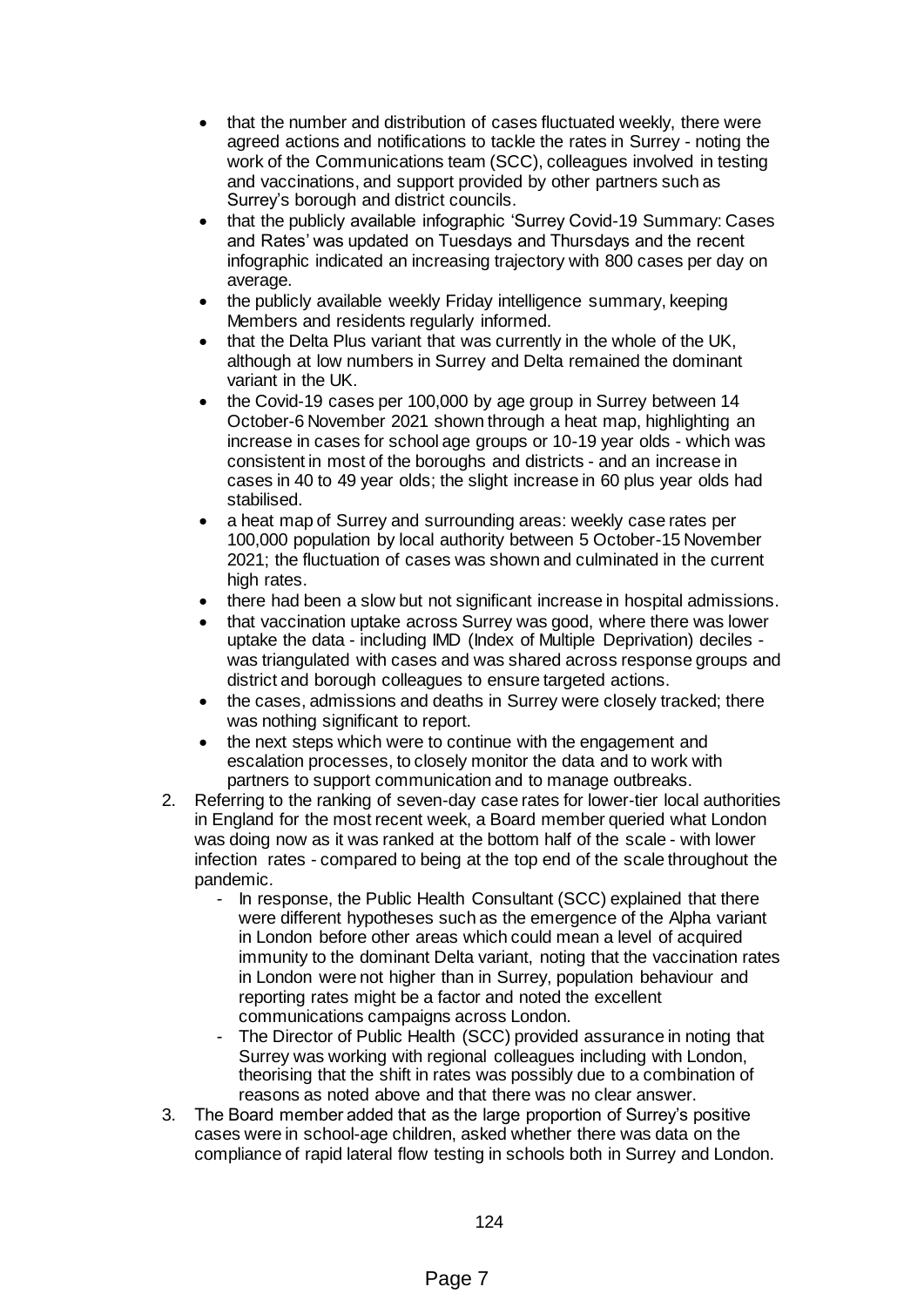In response, the Public Health Consultant (SCC) commented that Surrey was working closely with London colleagues and those respective London areas did not appear to be doing anything different to Surrey.

## **RESOLVED:**

The Board noted the verbal update and presentation.

#### **Actions/further information to be provided:**

None.

## **38/21 COVID-19 COMMUNICATIONS PLAN UPDATE [Item 7]**

#### **Witnesses:**

Abi Pope - Senior Communications Manager - COVID-19 Communications Lead, Surrey County Council Ruth Hutchinson - Director of Public Health, Surrey County Council

#### **Key points raised in the discussion:**

- 1. The Senior Communications Manager COVID-19 Communications Lead (SCC) noted:
	- that she would be providing a deeper dive into youth engagement in Surrey which was more important than ever due to the high rates in school-age children.
	- that back in 2020 early on in the pandemic there were high rates of Covid-19 in young people but there were no existing channels within the Council to reach young people, who were not following local government channels on any platform so the Council needed to find a way to reach them.
	- the Council therefore held focus groups with young people from Surrey and undertook in-depth insight work, findings included 73% of those young people surveyed had broken Covid guidelines and the messaging was not reaching their digital spaces and they felt scapegoated.
	- however, peer-to-peer conversations and relatable stories were helpful and so the Council partnered with Livity a youth specialist agency to create the Soon.Surrey Instagram channel with posts from influencers each month highlighting the Council's strategic priorities around Covid-19 in a relatable and creative way.
	- since April 2021 Soon.Surrey had reached 398,000 Instagram users and had 633 followers.
	- the number one performing post on Soon.Surrey around mental health and videos across Soon.Surrey had 3 million views.
	- Soon.Surrey reels were effective with one receiving 4,252 views.
	- the Soon.Surrey channel also looks beyond Covid-19 to content on mental health and resilience, Black History Month, White Ribbon Day and the Surrey Countryside Code.
	- in addition to peer-to-peer organic content, Soon.Surrey was used as a paid platform, commissioning content such as Fiaa's vaccination story, and content for 12 to 15 year olds on getting the Covid-19 vaccine; in total paid Instagram posts had been see over 2 million times.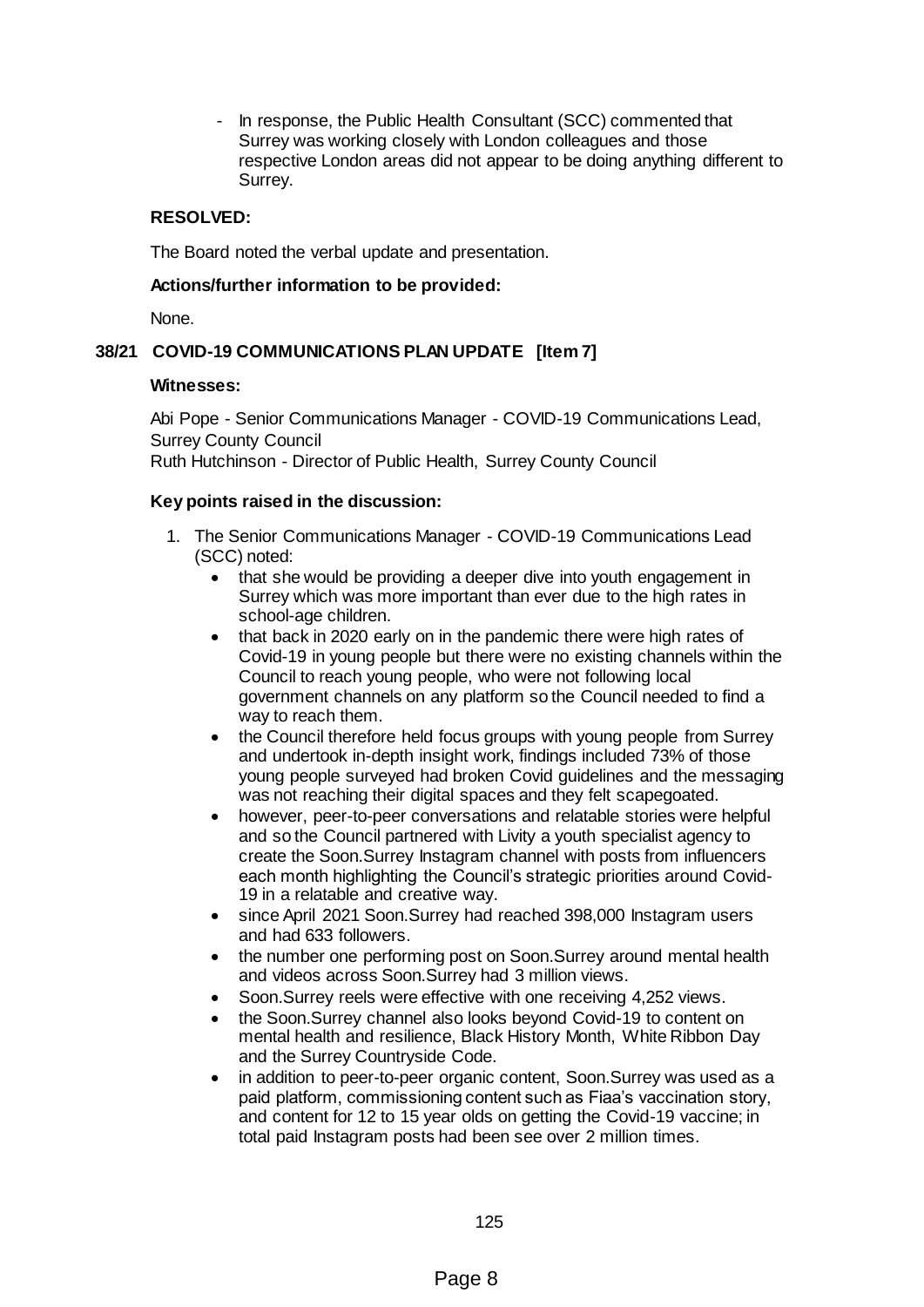- another new channel used by the Council was Snapchat which like Instagram and Facebook could be targeted by age and geography - 64% of 16-24 year olds used Snapchat.
- Snapchat was used as a paid advertising channel and the advertisements created were based on up to date data provided by the Public Health team (SCC).
- an area addressed on Snapchat was festival season providing key messaging in line with public health guidance, another area was on promoting vaccination uptake in areas where young people may not be getting the vaccination as much as others, another area included Covid-19 testing for young men 'you wouldn't forget your kit' and another area was on fear of missing out 'FOMO'.
- in total the Council's Snapchat advertisements received over 8 million views over 29,000 swipe ups and 273,000 video views; the top performing advertisement was on FOMO receiving over 2 million views followed by the advertisement on festival season.
- another new channel used by the Council was radio advertisements on digital devices, 50% of UK homes had smart speakers and 63% of homes have a DAB device; the Council used In Stream which could be targeted by age and geography and the radio advertisements were heard 294,000 times reaching 37,000 people and the Kiss stations were the most effective in Surrey.
- TikTok as a channel was a challenge as it could not be geo-targeted at a local level, although that was changing in London and Manchester.
- there was a large amount of mis- and dis- information on vaccinations on TikTok and the 12 to 15 year old cohort relied heavily on the platform for information.
- to combat the above issues, the Council therefore teamed up and pooled money with ten other councils through the Council Advertising Network (CAN) to saturate TikTok with vaccination content to 'socially norm' vaccinations; the vaccine advertisements were seen over 11 million times and reached over 3 million people, and had 900,000 interactions.
- the Council also worked with CAN on a microsite called EverythingCovid.info, information was co-created by young people, included influencer content, FAQs and links to book vaccinations and tests, as well as an advertisement by a young doctor on common myths - in the first few weeks the site was launched it had been seen over 1 million times and within the first few days the site led to 290 vaccines being booked.
- two out of five users browse the microsite extensively, engagement was high and the microsite was supported through a programmatic advertising campaign through CAN.
- whilst the microsite was aimed at 12 to 15 year olds, work was done with parents too, the microsite used influencer content that was geotargeted to Surrey on social media channels and on apps and websites.
- that all the channels and tactics used to reach young people were based on data on the consumption of media in that age group, the Communications team (SCC) confident that the Council had reached a large number of young people in Surrey.
- 2. The Chairman praised the presentation, welcoming the new channels and tangible benefits and noted that paid posts were a useful tool to continue to use.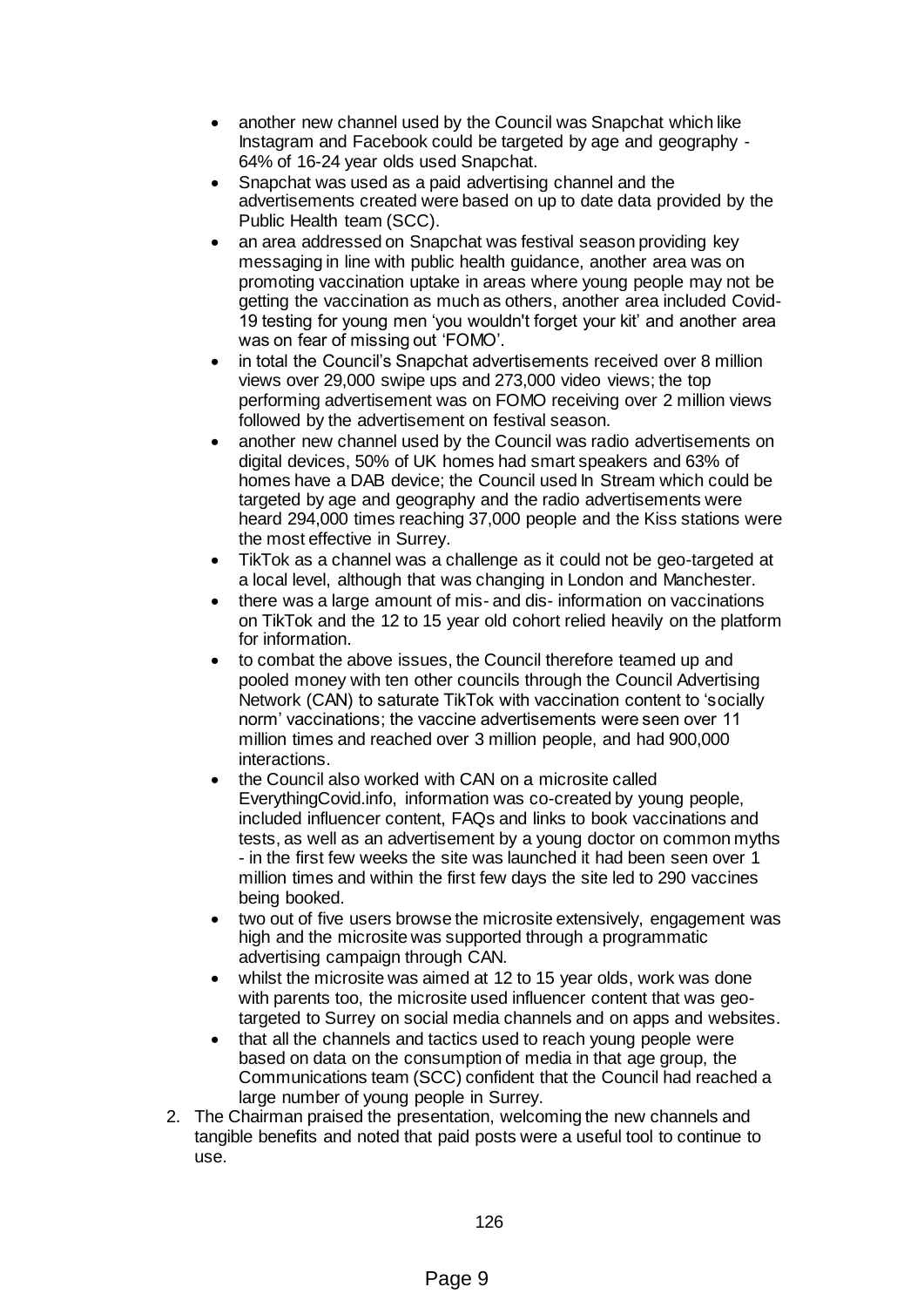- 3. The Director of Public Health (SCC) noted that communications based on data and intelligence - had been essential throughout the pandemic. The dynamic and rapid approach taken by the Communications team (SCC) to respond to new situations arising and changes in rates was vital.
	- The Director of Public Health (SCC) added that the lessons learned, and tools used would be transferable in other public health messaging to young people around sexual health and physical activity.

## **RESOLVED:**

That the Board noted the activity outlined in the report.

### **Actions/further information to be provided:**

None.

## **39/21 SURREY COVID-19 LOCAL OUTBREAK MANAGEMENT PLAN [Item 8]**

#### **Witnesses:**

Ruth Hutchinson - Director of Public Health, Surrey County Council Dr Charlotte Keeble - Covid Vaccination Programme Director, Surrey Heartlands Integrated Care System Jane Lovatt - External Testing Cell Lead, Surrey Heartlands Clinical Commissioning Group and Surrey County Council Naomi Grieve - Test and Trace Manager, Surrey County Council Adam Letts - Public Health Lead, Surrey County Council Alison Mason - Senior Public Health Lead, Surrey County Council Rebecca Pritchard - Chief Executive Officer, Surrey Care Association Yazmin Castillo Munoz de Hodgson - Project Support Officer, Surrey County **Council** 

### **Key points raised in the discussion:**

### *National and Local Update: Covid-19 Response: Autumn and Winter Plan / LOMP*

- 1. The Director of Public Health (SCC) noted:
	- that since the LOEB last met the COVID-19 Response: Autumn and Winter Plan 2021 was published in mid-September and was the overarching national policy consisting of Plan A and Plan B, and signalled a shift coming out of lockdown.
	- Plan A: is the current national policy which outlined a comprehensive approach consisting of five areas to manage Covid-19 over autumn and winter 2021/22 through:
		- 'building our defences through pharmaceutical interventions' such as vaccines;
		- identifying and isolating positive cases to limit transmission' through testing;
		- 'supporting the NHS and social care' looking at long COVID, noting a piece of work in Surrey Heartlands;
		- 'advising people on how to protect themselves and other' through communications and guidance;
		- 'pursuing an international approach' managing risks around international travel and working together to help vaccinate the world.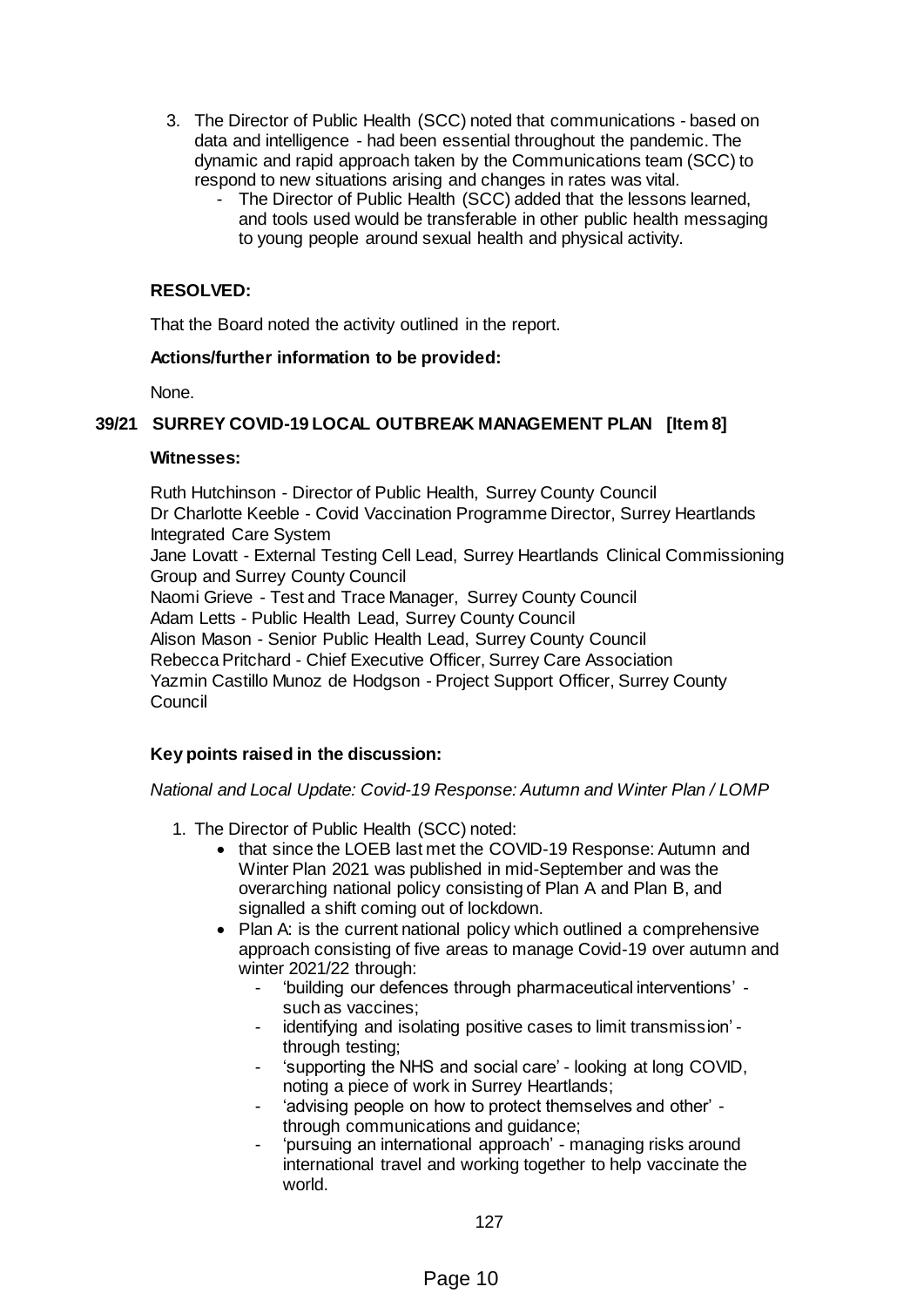- within Plan A, a key part was Covid-19 safer behaviours and actions it was vital for Surrey to continue to be creative with communications.
- Plan B: was the contingency to be enacted if the NHS comes under unsustainable pressure - there were currently no thresholds to trigger the move to Plan B such as around the number of hospital admissions or deaths; and like Plan A, Plan B was to be enacted nationally, there was no indication of a return to enacting a response at a local or regional level.
- Plan B would be a shift and the four key areas would be:
	- 'face coverings compulsory in some settings';
	- 'powers to introduce vaccine passports';
	- 'encourage people to work from home';
	- 'communicating the need for caution'.
- the Covid-19 Contain Framework should be read in the context of the COVID-19 Response: Autumn and Winter Plan 2021, the Framework sets out the key responsibilities about preventing, managing and containing outbreaks.
- that every upper tier local authority was required to have a Local Outbreak Management Plan (LOMP), it was constantly updated to reflect the Plan and Framework.
- Surrey was aiming to publish version 15 by 10 December 2021 following approval by the Emergency Preparedness, Resilience and Response Board (EPRR) and circulation to the LOEB; version 15 of the LOMP sought to increase its longevity and take a business as usual approach, so it would look different to previous iterations.

#### *Covid-19 Vaccination Programme*

- 2. The Covid Vaccination Programme Director (Surrey Heartlands ICS) noted:
	- that refreshing the data in the written update, she would be presenting the latest published data.
	- phase three of the vaccination programme was dynamic in respect of recommendations for expanding the eligible cohort agreed by the Joint Committee on Vaccination and Immunisation (JCVI).
	- phase three at present was to complete all booster vaccinations for eligible cohorts and to continue to provide the 'evergreen' offer so that anyone can receive their first dose of the vaccine at any time, providing vaccines to immunosuppressed individuals, vaccinating 12-15 year olds and 16-17 year olds.
	- since the written update the JCVI has advised that in addition to those aged over 50 years of age, all adults aged 40-49 years (cohort 10) should be offered a booster vaccination six months after their second dose.
	- since the written update the JCVI has advised that a second dose of the vaccine should be offered to 16-17 year olds, given at an interval of 12 weeks or more from the first dose.
	- that as of 16 November 2021, Surrey Heartlands has delivered 1.64 million vaccinations at sites across its system - 14 local vaccination services, 1 mass vaccination centre at Sandown Park Racecourse, 19 community pharmacies and 3 hospital hubs that stand up and stand down - whilst there is good coverage, a challenge is to respond to new JCVI in terms of vaccine delivery with different workforce requirements for different cohorts.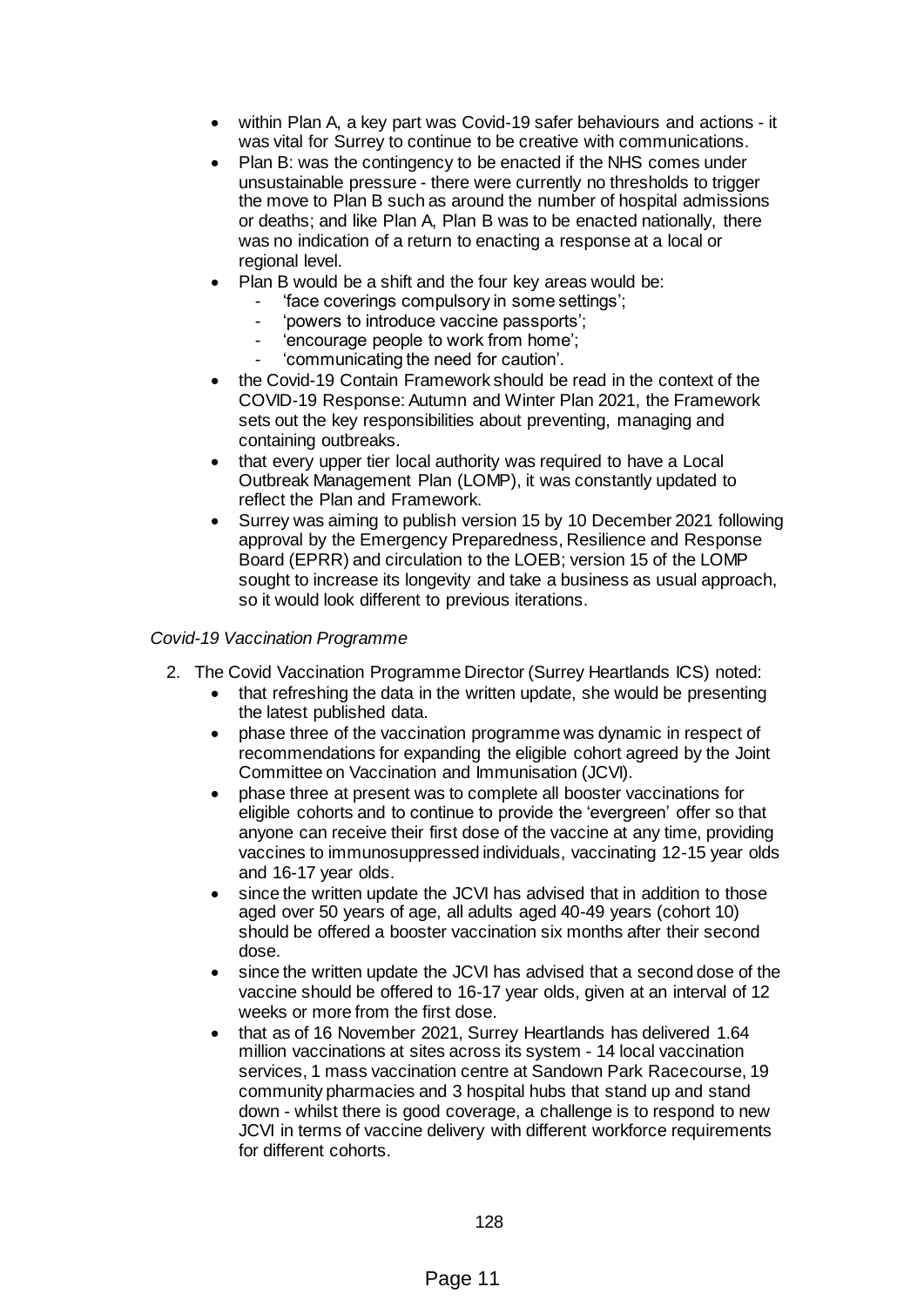- another challenge particularly for the smaller sites, has been to respond to the national push to make sure that both walk-in and booked appointments are provided - the Surrey Heartlands website was constantly being refreshed to advertise those sites with walk-ins available.
- Surrey Heartlands was delivering a large number of booster vaccinations and take up was high - Surrey Heartlands represented the second highest take up across the South East region.
- as of 8-14 November 2021, 703 first doses were given as part of the evergreen offer - for those age 18 years and above - 50% of those individuals were aged between 18-39, reinforcing the importance of youth engagement as highlighted in item 7 and Surrey Heartlands continued to encourage vaccine take up through different community communication channels.
- of the cohorts eligible for the booster dose there was a 71.5% take up response for cohorts 1 to 9; which was 4.4% above the regional average.
- the national booking system recently allowed people to book their booster vaccination appointment one month prior to their eligible date.
- that initially the local vaccination sites offered different ways for people to book a vaccination appointment which was difficult to navigate, now that a large majority of the Surrey Heartlands sites have transitioned onto the national booking system it was easier for people to book online.
- the ambitious target set nationally to vaccinate eligible care home residents and staff by 11 November 2021, in Surrey Heartlands 98% of care homes had been visited and all their eligible residents had been vaccinated - seven homes were left to visit - all have a booked date to be visited - as on the day of the visit residents were unable to be vaccinated because they were in isolation.
- as of 17 November 2021, just under 18,000 16 to 17 year olds had received their first vaccine dose or an 67.6% uptake, with the aim to reach 75% - communications played a vital role to reinforce the message to take up the vaccine.
- that the guidance regarding vaccinating 12 to 15 year olds was that primarily a school-based vaccination service should be offered which was a challenge to manage alongside the scheduled flu nasal vaccinations, in response the school immunisation services organised a programme of activity and visits to each and every school in Surrey to deliver the vaccination programme - as at 17 November 2021, 14,800 vaccinations have been given in schools.
- vaccinations through the school-based vaccination programme model had become more flexible in that additional vaccination clinics in community settings could vaccinate 12-15 year olds in order to boost capacity and speed up the delivery.
- the national drive to boost vaccinations, 'the Big Weekend' of vaccinations 27-28 November 2021 to increase uptake of the first and second doses; around ten additional clinics across Surrey Heartlands had been identified and more information and communications on how to via book through them would be released in the next few days.
- the 86% uptake of the booster vaccine of those that are eligible in the immunosuppressed cohort, that uptake reflected 74% of that total eligible population for vaccine take up. Whilst that uptake was high, a pathway across the system was being looked at where people could self-refer into a local Surrey site to receive their booster vaccine, the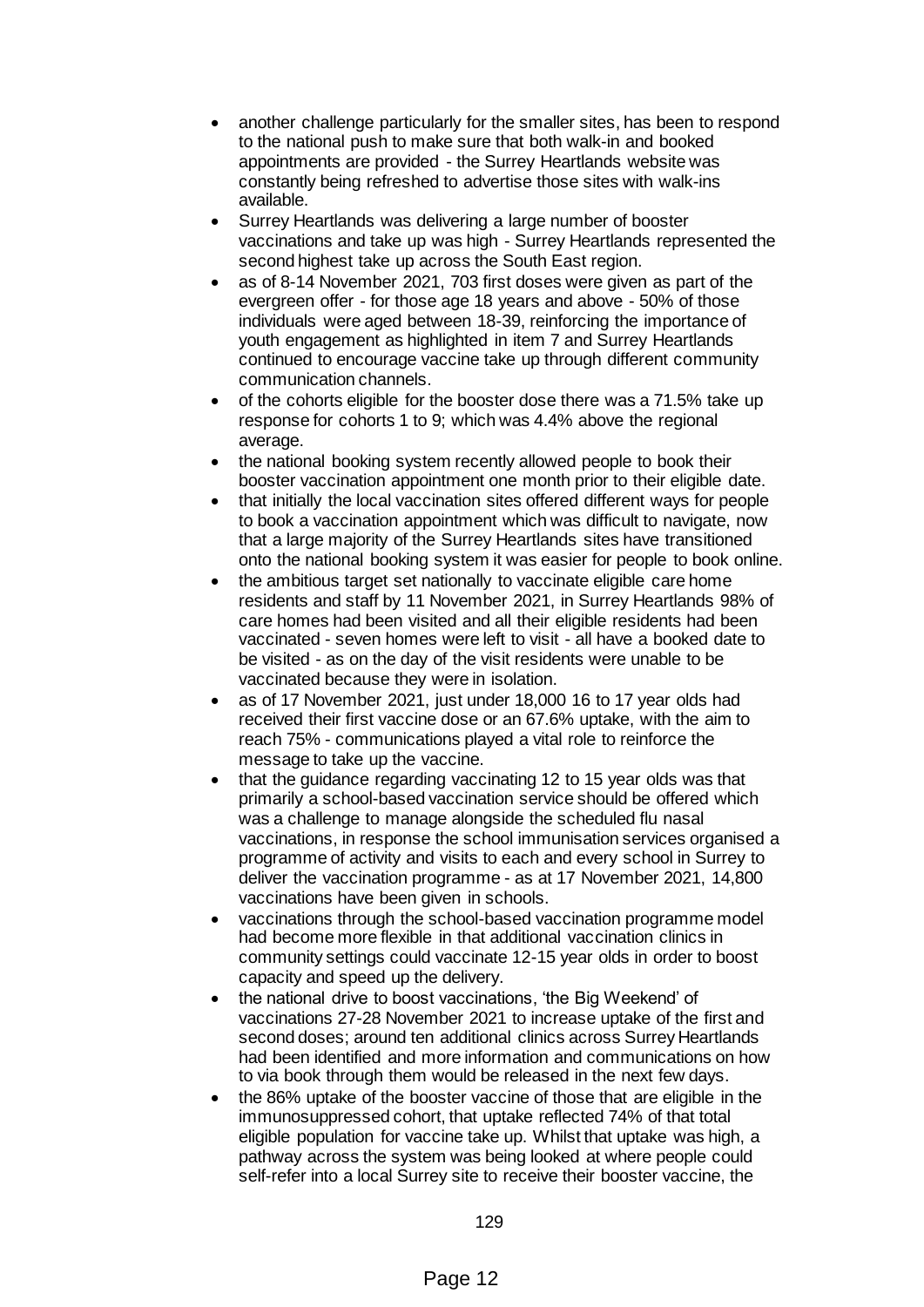current system was that eligible individuals were sent a letter after being identified through their GP practice.

3. The Director of Public Health (SCC) emphasised the need to be agile and responsive, managing the vaccination programme so as not to exacerbate health inequalities - highlighting the importance of Surrey's Equality Group for Vaccinations which oversees the vaccinations equality delivery plan and the Equality Impact Assessment (EIA) - shared across the South East as an example of good practice - which looked at under-served communities and those with the lowest confidence; community engagement and outreach were vital.

## *Covid-19 Testing*

- 4. The External Testing Cell Lead (Surrey Heartlands CCG and SCC) noted:
	- that the symptomatic testing offer was for anyone with symptoms, who could book a PCR test delivered through:
		- roving Mobile Testing Units (MTUs) which move to locations where case rates are highest;
		- Local Testing Sites (LTSs) around Surrey which were fixed and there were currently six across Surrey located in more densely populated areas and were accessible by walking in;
		- regional drive-through testing sites (RTSs): Guildford, Heathrow, Gatwick and Twickenham.
	- that the asymptomatic testing offer was for anyone without symptoms, testing was through rapid lateral flow tests. Since the written update the guidance had changed with the Government encouraging people to take a rapid lateral flow test if they were going to be experiencing high risk that day:
		- spending time in crowded and enclosed spaces; or
		- before visiting people who are at higher risk of severe illness if they get Covid-19.
	- rapid lateral flow tests are available at pharmacies around Surrey for collection, they can be ordered online and were delivered through Agile Testing Units (ATUs).
	- the focus of asymptomatic testing was on Under-Represented Groups (URGs) and Disproportionately Impacted Groups (DIGs) from our community - areas were mapped across the county, encouragement and education on testing was key.
	- as of the week of 25 October 2021 40,000 tests had been delivered, half of those were delivered through the ATUs.
	- that upon receiving a positive rapid lateral flow test, individuals must get a PCR test to confirm the result.
	- referring to a Board member's earlier comment about whether there was data around the compliance of rapid lateral flow testing in schools both in Surrey and London; she explained that it was not a data set that was currently collected nor was the number of rapid lateral flow test kits handed out and noted that there was likely more testing going on in schools than the number of tests results registered online.
	- the map showing the deployment of testing units in Surrey between 8- 14 November 2021.
	- the breakdown of the number of pillar 2 PCR tests by testing site or home testing kit, covering the four weeks up to 12 November 2021 for symptomatic individuals. There were approximately 2.7 times as many tests were taken at MTUs, LTSs and RTSs, then at home.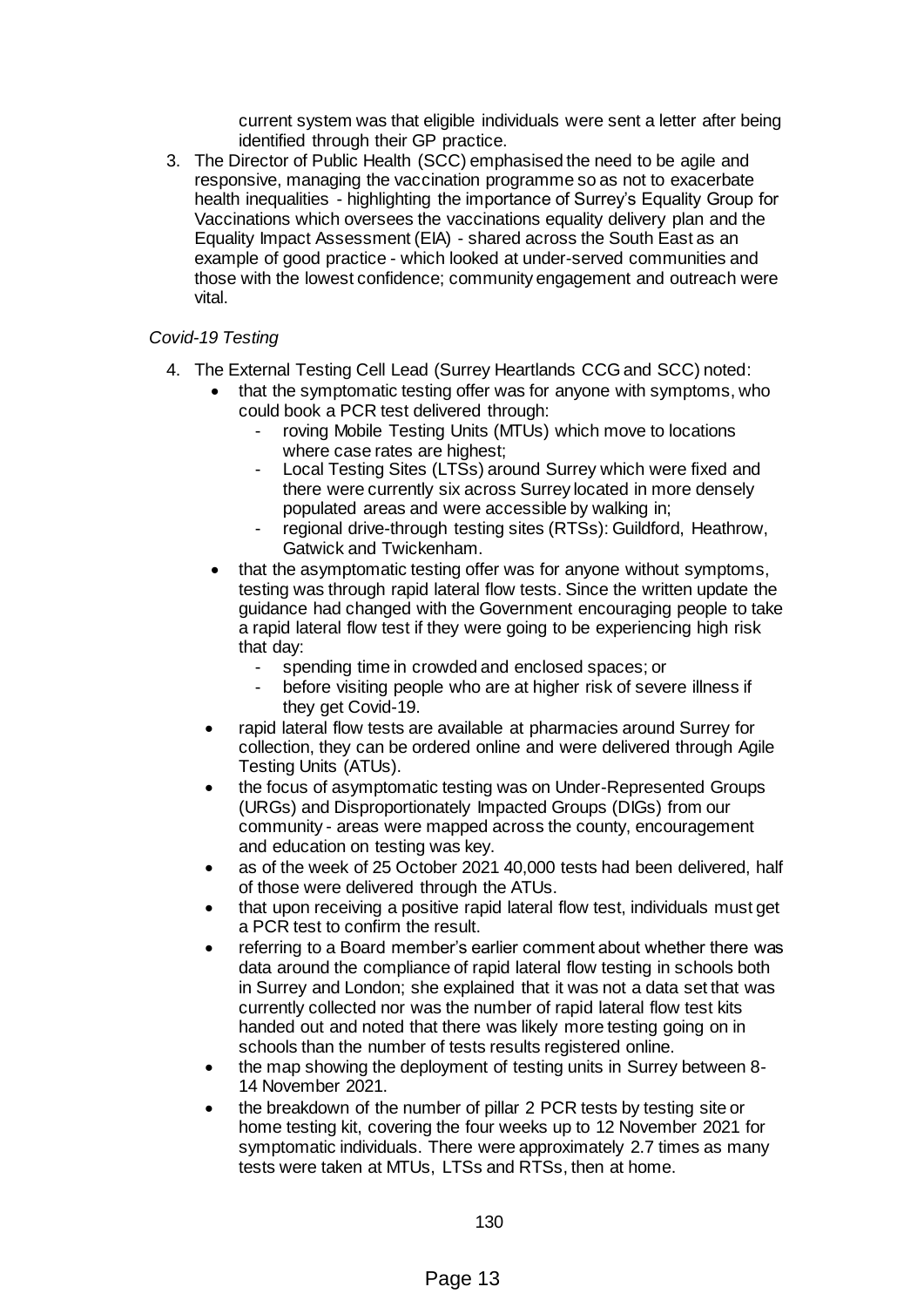## *Local Contact Tracing*

- 5. The Test and Trace Manager (SCC) noted:
	- that local contact tracing was vital for breaking the chains of Covid-19 transmission.
	- Surrey's Local Contact Tracing (LCT) team operated the 'Local 24' model, whereby if the national NHSE team are unable to contact individuals within 24 hours, then those positive case were passed to Surrey's LCT team.
	- that the LCT team was managing a high number of cases, despite that on average the team was able to complete around 78% of cases that were referred; in the last week the team was dealing with an average of 180 new cases per day.
	- that there were currently twenty-six FTE members in the team with further recruitment underway, with the additional capacity the hope was to revert back to 'Local 4' - a phased process targeting areas with the highest Covid-19 case rates.
	- that between 4-10 November 2021 the LCT team which was averaging a success rate of around 78% saw a dip to 74% as a result of data issues with the national team that week, which affected all local authorities.
	- Surrey's success rate in the South East region was impressive.

### *High risk settings:*

- *- Education and Early Years Settings*
- 6. The Public Health Lead (SCC) noted:
	- that the Council continued to provide ongoing support to schools, early years settings and universities throughout the easing of Covid-19 restrictions and colleagues held twice-weekly educational data meetings to review trends and highlight outliers.
	- the Government priority is that education settings deliver face-to-face high-quality education to all children and young people.
	- that the recent focus has been on implementing proactive baseline measures as outlined in the Department for Education's Schools Covid-19 operational guidance and where necessary, implementing additional reactive measures in response to outbreaks, which is outlined in the Contingency Framework.
	- that some measures that were previously routinely in place have now diminished.
	- outlined the baseline routine prevention measures for Surrey's education and early years settings and the additional temporary measures that following consultation, could be brought in during the event of an outbreak.
	- that students and education staff who are close contacts of a positive case are exempt from the requirement to isolate if they are fully vaccinated or under the age of 18 years and six months; those contacts are strongly encouraged to have a PCR test.
	- that schools continue to promote the twice weekly symptom-free rapid lateral flow testing for all of those eligible.
	- that Surrey's universities have been supported with the vaccination process in relation to national guidance, FAQs and information on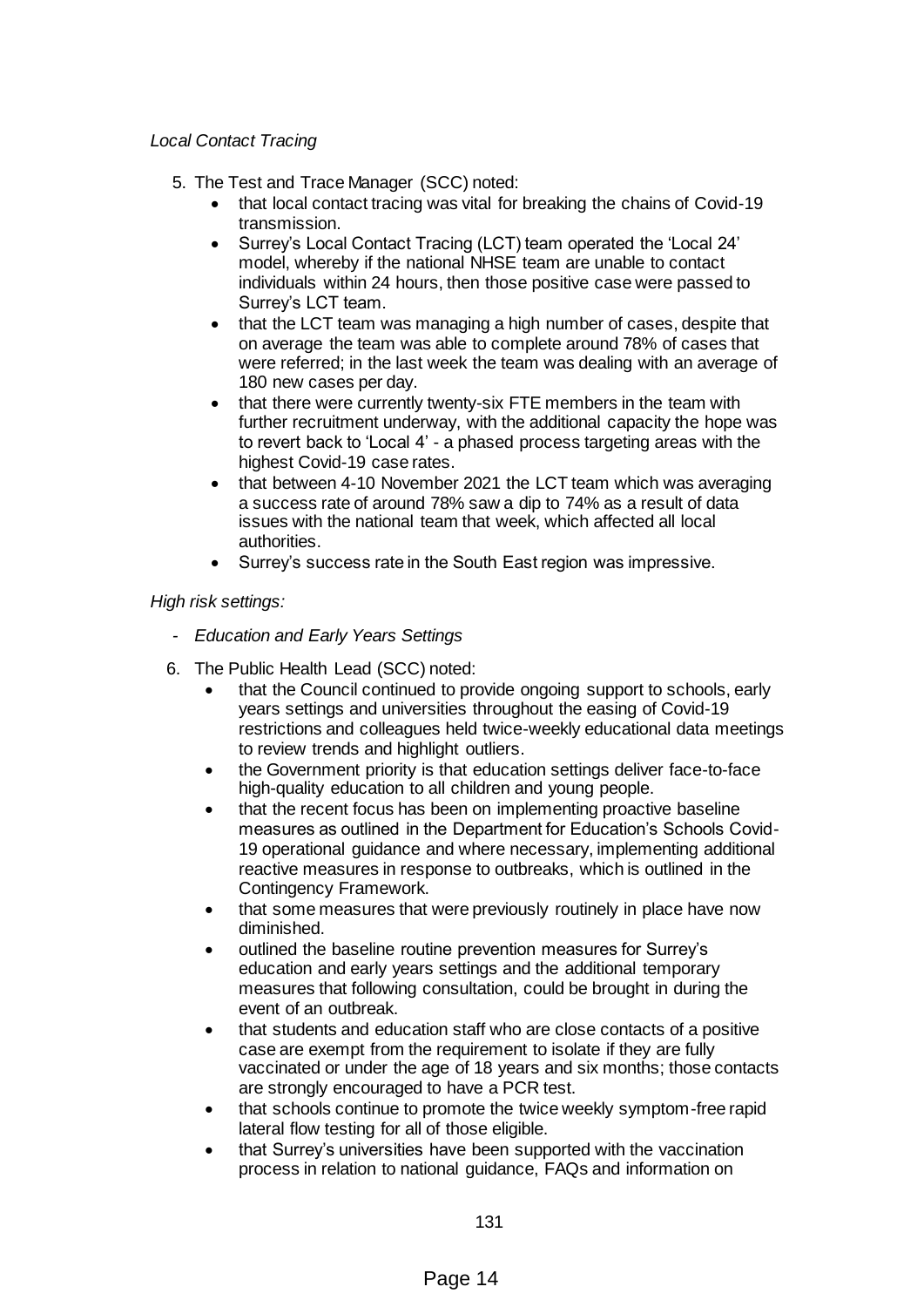finding the nearest vaccination centre; the University of Surrey and Royal Holloway, University of London ran successful pop-up vaccination sites on their campuses during term return.

- *- Care Homes*
- 7. The Senior Public Health Lead (SCC) noted:
	- that the new regulations came into force on 11 November 2021 which required any staff or any persons deployed in care homes to be fully vaccinated unless exempt.
	- that the Public Health team (SCC) is working closely with care homes to make sure that they understand the operational guidance and to increase the vaccination uptake, training had also been provided.
	- there had been targeted interventions through Surrey Minority Ethnic Forum (SMEF) and GP led conversations to those staff who were vaccine hesitant.
	- for staff in care homes self-isolation exemptions are in place, if identified as a close contact they must be asymptomatic, following the prescribed testing routes and adhere to Infection Prevention Control (IPC) measures in place.
	- that the provision of free Personal Protective Equipment (PPE) to health and social care providers has been extended until March 2022.
	- that the Public Health team (SCC) was continuing to offer IPC training.
	- that the Care Homes COVID-19 Outbreak Oversight Group continue to meet weekly, this week there were zero outbreaks in care homes.
	- that care homes were supported through ensuring that they had business continuity policies in place including a plan for surge capacity.
	- that a process had been set up for information sharing with the Care Quality Commission (CQC).
	- the Public Health team (SCC) when required provided support on managing hospital discharges.
	- the publication of the Adult social care: COVID-19 winter plan 2020 to 2021 which outlined the national support available for the care sector and the actions for local authorities, the NHS and providers.
- 8. The Chief Executive Officer (Surrey Care Association):
	- welcomed the significant support to care homes provided by the Council and the Surrey Heartlands CCG, however some challenges remained including the IPC measures that relatives visiting loved ones have to go through such as undertaking a rapid lateral flow test and wearing PPE, in contrast with the restrictions eased in the community; she emphasised the need to reinforce the messaging to keep loved ones safe in care homes.
	- that as a result of the new regulations which came into force on the 11 November, some providers found that some staff decided to leave and a challenge encountered was around visiting professionals forgetting to bring the evidence needed of their own vaccination status if visiting a care home.
		- In response, the Senior Public Health Lead (SCC) noted that the Public Health team (SCC) was aware of the issue around visiting professionals and was working with the Surrey Heartlands CCG to release a communications piece to primary care and community professionals to highlight that evidence of their vaccination status was needed when visiting care homes.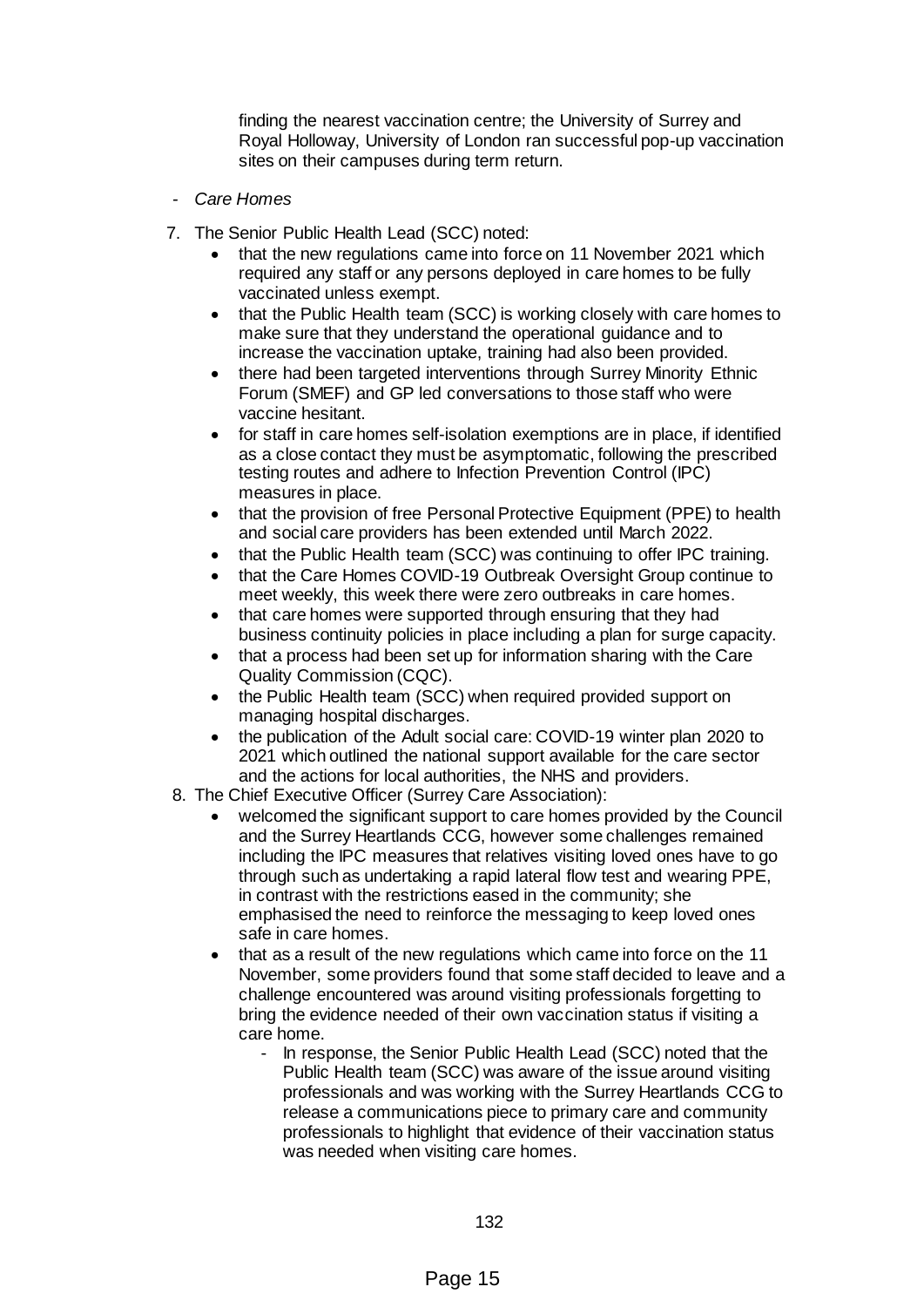- looked forward to receiving the next tranche of IPC funding from the Council.
- welcomed the update that there were no outbreaks in care homes this week, which was a testament to the joint working underway.

#### *Variants of Concern*

- 9. The Senior Public Health Lead (SCC) noted:
	- that there were four current Variants of Concern (VOCs) and nine Variants Under Investigation (VUIs).
	- the Delta variant was predominantly the main variant in England and the Delta sublineage AY.4.2 accounts for a slowly increasing proportion of cases in the UK; vaccine effective analysis did not suggest a significant reduction in vaccine effectiveness concerning that sublineage.
	- national data and Surrey data on the variants continued to be reviewed.

### *Community (COVID) Champions*

10. The Project Support Officer (SCC) noted:

- that ten of the eleven borough and district councils now run Community Champion schemes - with Woking recently joining, Tandridge remained outstanding.
- that there were over 250 Community Champions across Surrey.
- that over 45 Covid-19 briefings had been delivered since November 2020.
- that a Community Champions county-wide webinar had been established at met in October; the next meeting was scheduled for 15 December 2021.
- that key messages around Covid-19 such as testing, vaccinations and safe behaviours continued to be shared, as well as on health and wellbeing.
	- an example of a recent briefing shared with Community Champions was highlighted, it was written in Plain English to be disseminated into communities via social media or traditional methods of communication.
- that community voice was crucial, feedback from the Community Champions and their communities was gathered and actions were taken.
	- quotes from Community Champions were highlighted.
- the continuity plan with six specific outcomes to be achieved during the next year:
	- focus on the delivery of the COVID-19 Response: Autumn and Winter Plan 2021/2022.
	- fortnightly (COVID-19) briefings.
	- disseminate key messages for the Community Champions to cascade among their networks.
	- bi-monthly countywide webinars for the Community Champions.
	- offer new development opportunities for Champions training.
	- exploring opportunities to widen the network of Champions working with external partners such as Central Surrey Voluntary Action, Surrey Coalition of Disabled People and internal partners such as Active Surrey who would be presenting at the next webinar.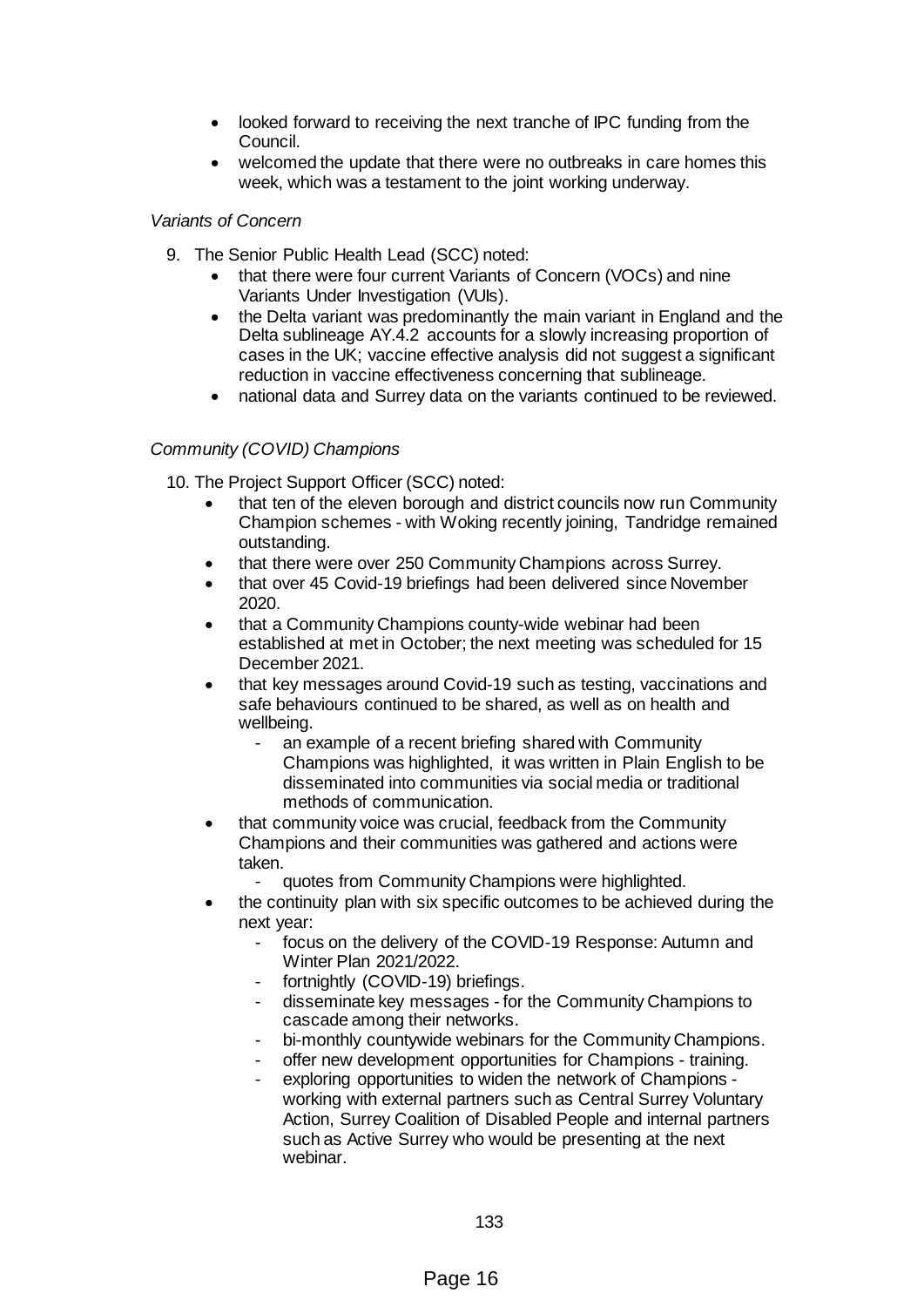11. The Chairman welcomed the presentation and would look to see what she could do to help get Tandridge District Council on board with the Community (COVID) Champions scheme.

# **RESOLVED:**

The Board:

- 1. Noted the report.
- 2. Would continue to provide political oversight of local delivery of the Local Outbreak Management Plan.
- 3. Would continue to lead the engagement with local communities and be the public face of the local response.
- 4. Members would ensure appropriate information on the programme and on COVID-19 in Surrey is cascaded within their own organisations and areas of influence.

#### **Actions/further information to be provided:**

1. The Chairman will look to see what she can do to help get Tandridge District Council on board with the Community (COVID) Champions scheme.

## **40/21 SURREY LOEB UPDATED TERMS OF REFERENCE [Item 9]**

#### **Witnesses:**

Amelia Christopher - Committee Manager, Surrey County Council

### **Key points raised in the discussion:**

- 1. The Committee Manager (SCC) noted:
	- that since the last version of the LOEB's terms of reference agreed at the Board's June meeting, the tracked changes were shown on the proposed November version of the terms of reference.
	- the following two additional proposed changes to the November terms of reference, in light of the LOEB not being a formal decision-making committee so it could continue to meet virtually:
	- 10.1 Meetings will be held every two months in public. In line with **best practice** statutory requirements, notice and agendas for public meetings will be published 5 clear working days before the meeting. The frequency of the meetings will be kept under review.
	- 10.3 Meetings will **usually** be held in person usually at Woodhatch Place, Reigate or virtually if informal. (**with the option to meet in person at Woodhatch Place, Reigate.)**
- 2. The Chairman welcomed the proposals, particularly the ability to continue to hold the LOEB virtually, with the option to meet in person at Woodhatch Place.

### **RESOLVED:**

1. The LOEB agreed the updated Terms of Reference (Annex 1).

#### **Actions/further information to be provided:**

None.